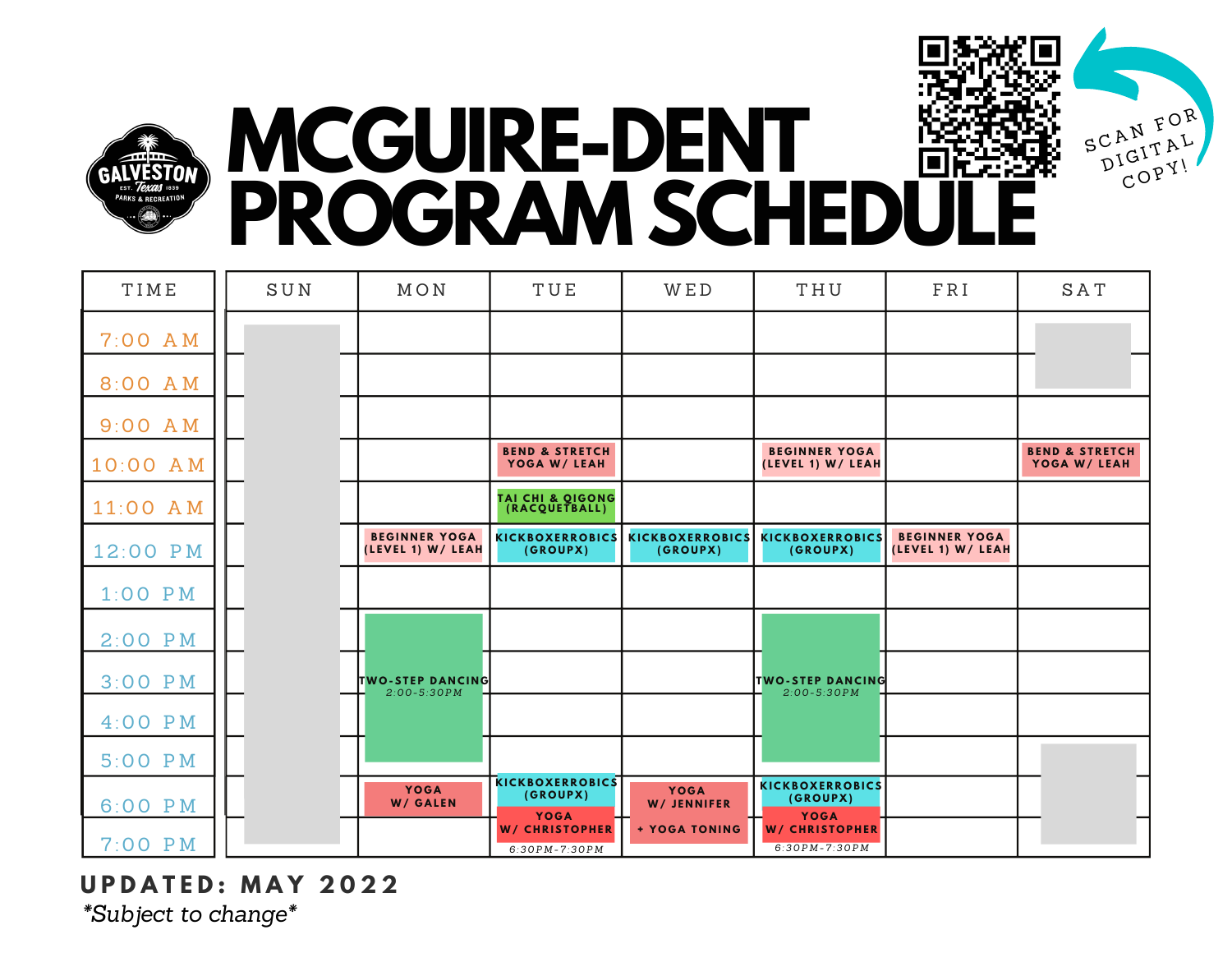



## **MCGUIRE-DENT GYM SCHEDULE**

| TIME            | SUN             | MON              | TUE                                                    | WED              | THU                                               | FRI                                             | <b>SAT</b>                                        |
|-----------------|-----------------|------------------|--------------------------------------------------------|------------------|---------------------------------------------------|-------------------------------------------------|---------------------------------------------------|
| 7:00 AM         |                 |                  |                                                        |                  |                                                   |                                                 |                                                   |
| 8:00 AM         |                 | <b>BADMINTON</b> | PICKLEBALL<br><b>ALL PLAY</b><br>$7:00AM-10:00AM$      | <b>BADMINTON</b> | PICKLEBALL<br><b>ALL PLAY</b><br>$7:00AM-10:00AM$ | PICKLEBALL<br><b>ALL PLAY</b><br>7:00AM-10:00AM |                                                   |
| 9:00 A M        |                 | 8:00AM-10:00AM   |                                                        | 8:00AM-10:00AM   |                                                   |                                                 |                                                   |
| 10:00 AM        |                 |                  |                                                        |                  |                                                   |                                                 | PICKLEBALL<br><b>ALL PLAY</b><br>$9:00AM-12:00PM$ |
| 11:00 AM        |                 |                  | PICKLEBALL<br><b>3.5 &amp; LOWER</b><br>10:00AM-1:00PM |                  | PICKLEBALL<br>3.5 & UP<br>10:00AM-1:00PM          |                                                 |                                                   |
| 12:00 PM        |                 |                  | (NOT OFFERED<br>JUNE-JULY)                             |                  | (NOT OFFERED<br>JUNE-JULY)                        |                                                 |                                                   |
| $1:00$ PM       |                 |                  |                                                        |                  |                                                   |                                                 |                                                   |
| $2:00$ PM       |                 |                  |                                                        |                  |                                                   |                                                 |                                                   |
| 3:00 PM         |                 |                  |                                                        |                  |                                                   |                                                 |                                                   |
| $4:00$ PM       |                 |                  |                                                        |                  |                                                   |                                                 |                                                   |
| 5:00 PM         |                 |                  |                                                        |                  |                                                   |                                                 |                                                   |
| 6:00 PM         |                 |                  | <b>FUTSAL</b>                                          |                  | <b>FUTSAL</b>                                     |                                                 |                                                   |
| 7:00 PM         |                 |                  | $6:00PM - 7:45PM$                                      |                  | $6:00PM - 7:45PM$                                 |                                                 |                                                   |
| <b>UPDATED:</b> | <b>MAY 2022</b> |                  |                                                        |                  | <b>NOTICE:</b>                                    |                                                 |                                                   |

*\*Subject to change\**

## **N O T I C E :**

*Open hours in schedule = Open recreation time Utilization of the entire gym is ONLY for approved activities. Gym will be equally shared during open recreation.*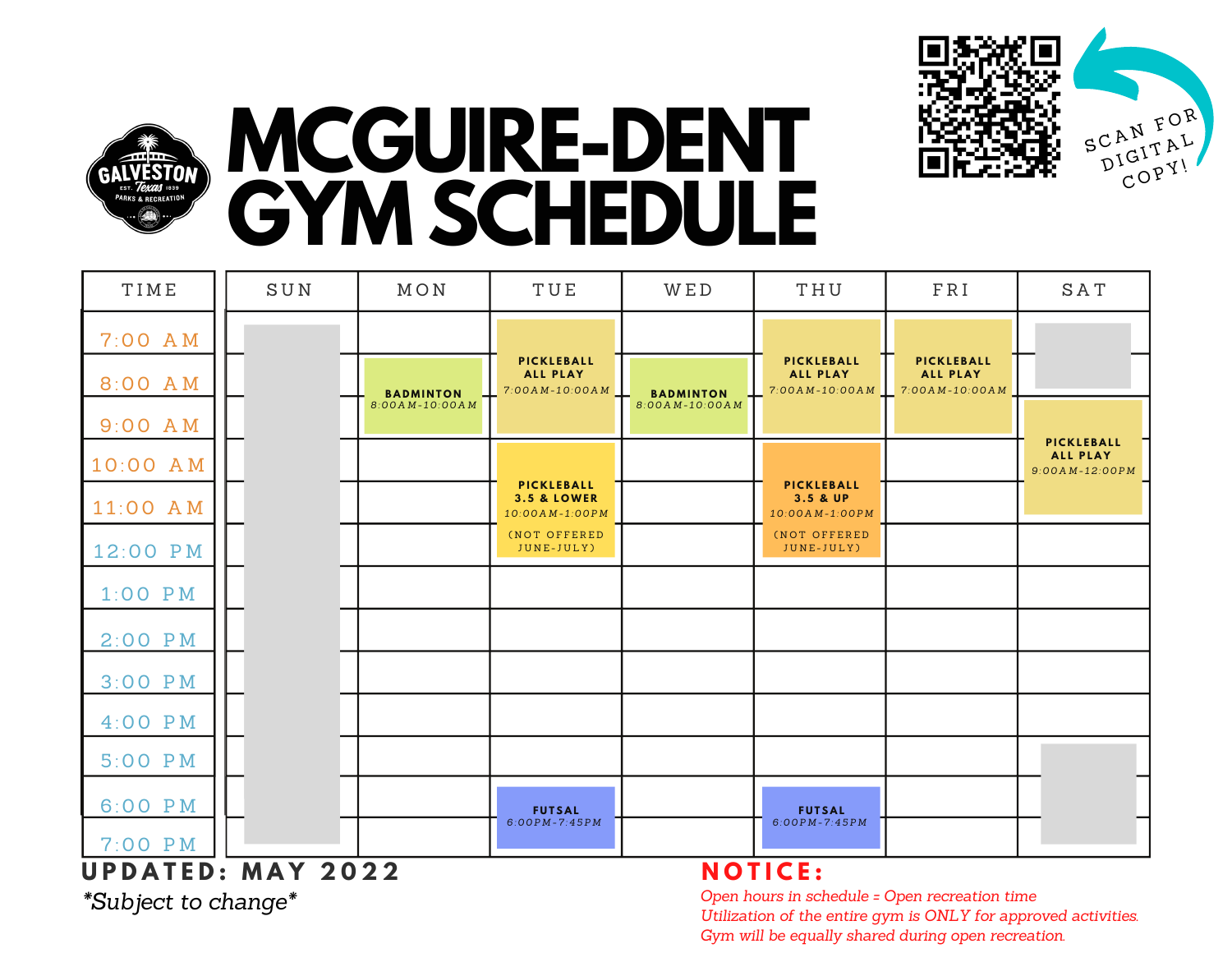



## **YOGA @ MCGUIRE-DENT**

| TIME      | SUN | MON                                       | TUE                                       | WED                                | THU                                       | FRI                                       | SAT                                       |
|-----------|-----|-------------------------------------------|-------------------------------------------|------------------------------------|-------------------------------------------|-------------------------------------------|-------------------------------------------|
| $7:00$ AM |     |                                           |                                           |                                    |                                           |                                           |                                           |
| 8:00 AM   |     |                                           |                                           |                                    |                                           |                                           |                                           |
| $9:00$ AM |     |                                           |                                           |                                    |                                           |                                           |                                           |
| 10:00 AM  |     |                                           | <b>BEND &amp; STRETCH</b><br>YOGA W/ LEAH |                                    | <b>BEGINNER YOGA</b><br>(LEVEL 1) W/ LEAH |                                           | <b>BEND &amp; STRETCH</b><br>YOGA W/ LEAH |
| 11:00 AM  |     |                                           | $10:00AM-11:00AM$                         |                                    | $10:00AM-11:00AM$                         |                                           | $10:00AM-11:00AM$                         |
| 12:00 PM  |     | <b>BEGINNER YOGA</b><br>(LEVEL 1) W/ LEAH |                                           |                                    |                                           | <b>BEGINNER YOGA</b><br>(LEVEL 1) W/ LEAH |                                           |
| $1:00$ PM |     | 12:00PM-1:00PM                            |                                           |                                    |                                           | 12:00PM-1:00PM                            |                                           |
| $2:00$ PM |     |                                           |                                           |                                    |                                           |                                           |                                           |
| $3:00$ PM |     |                                           |                                           |                                    |                                           |                                           |                                           |
| $4:00$ PM |     |                                           |                                           |                                    |                                           |                                           |                                           |
| 5:00 PM   |     |                                           |                                           |                                    |                                           |                                           |                                           |
| 6:00 PM   |     | <b>YOGA</b><br>W/ GALEN                   | <b>YOGA</b><br>W/ CHRISTOPHER-            | <b>YOGA</b><br>W/ JENNIFER         | <b>YOGA</b><br><b>W/ CHRISTOPHER</b>      |                                           |                                           |
| $7:00$ PM |     | $6:00PM - 7:00PM$                         | $6:30PM - 7:30PM$                         | + YOGA TONING<br>$6:00PM - 7:30PM$ | $6:30PM - 7:30PM$                         |                                           |                                           |

**U P D A T E D : M A Y 2 0 2 2** *\*Subject to change\**